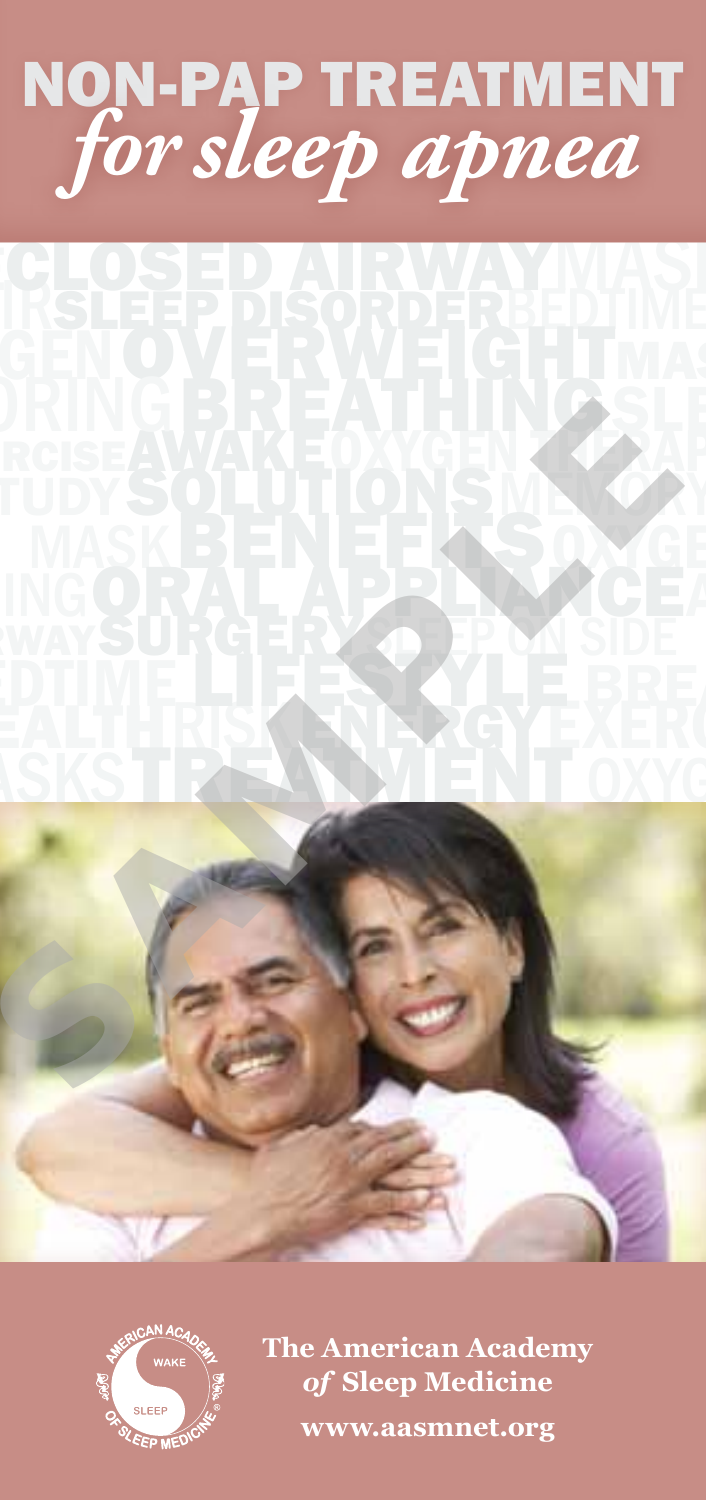

#### Obstructive Sleep Apnea

Obstructive Sleep Apnea, or OSA, is a common sleep disorder. If you have OSA, it means that your airway collapses part or all of the way while you are sleeping. The airway can collapse repeatedly during the night. The air going to your lungs is decreased, and your brain wakes your body, so you can start breathing again. The decreased oxygen and frequent nighttime awakenings negatively affect your health. means that your airway collapses part or all<br>of the way while you are sleeping. The airway<br>can collapse repeatedly during the night. The<br>air going to your lungs is decreased, and<br>your brain wakes your body, so you can star

## WHAT HAPPENS IF OSA<br>is untreated?

#### *Risks of untreated OSA include:*

- **Heart attacks**
- **Stroke**
- **Depression**
- **Greater likelihood of diabetes**

*People with untreated OSA have an increased risk of car accidents.*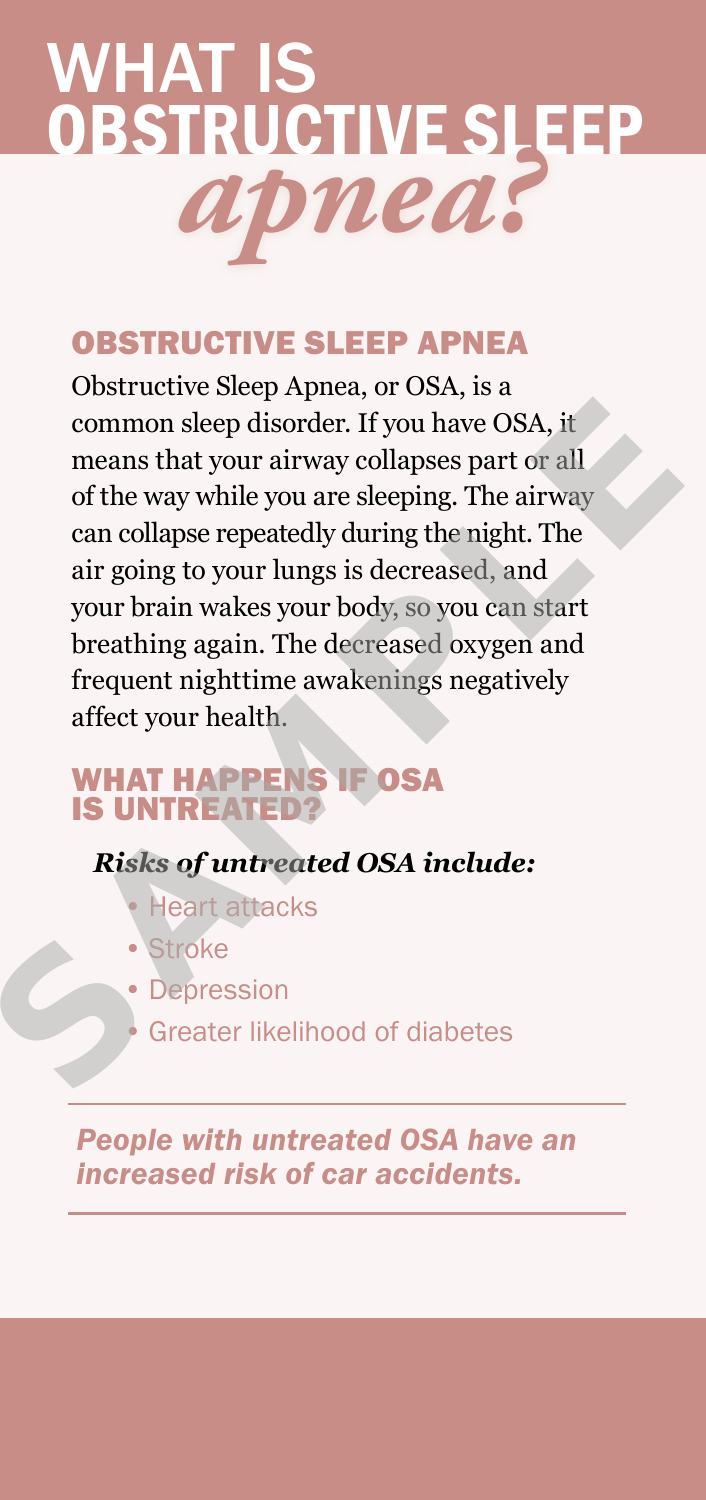#### learn about the **BENEFITS OF OSA TREATMENT**

#### How is osa treated?

If you have been having symptoms or were recently diagnosed with OSA, you may be wondering what your next step is. There are many different treatment options for OSA. Positive Airway Pressure, or PAP, is the most common treatment for OSA. PAP therapy works by keeping the airway open during the night. These devices provide a stream of air through a mask you wear while you sleep. The airstream prevents your airway from closing, so you don't stop breathing and wake up during the night. PAP therapy helps people with all levels of OSA, from mild to severe. many dirterent treatment options for OSA.<br>Positive Airway Pressure, or PAP, is the most<br>common treatment for OSA. PAP therapy<br>works by keeping the airway open during the<br>night. These devices provide a stream of air<br>through

The treatment that is right for you depends on many different factors. You can discuss which treatment is best for you with your health care provider.

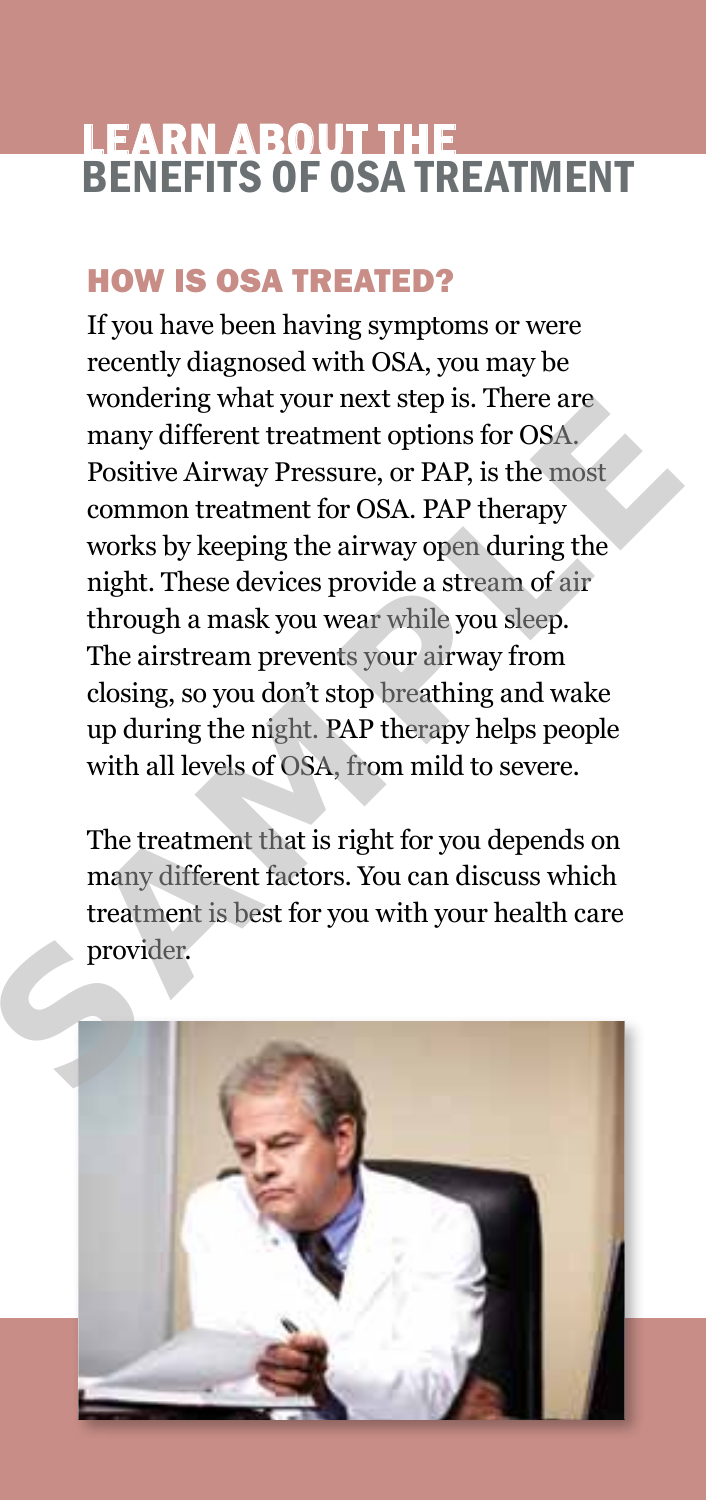#### Lifestyle Changes

For some people, lifestyle changes can help improve or eliminate their OSA. You can try the following in addition to other treatments for OSA.

LOSING WEIGHT: Weight loss can be very helpful for overweight people with OSA. Consult your health care provider before trying to lose weight. He or she can make sure that your weight loss program is both safe and effective. The best weight loss programs combine a healthy diet and regular exercise.

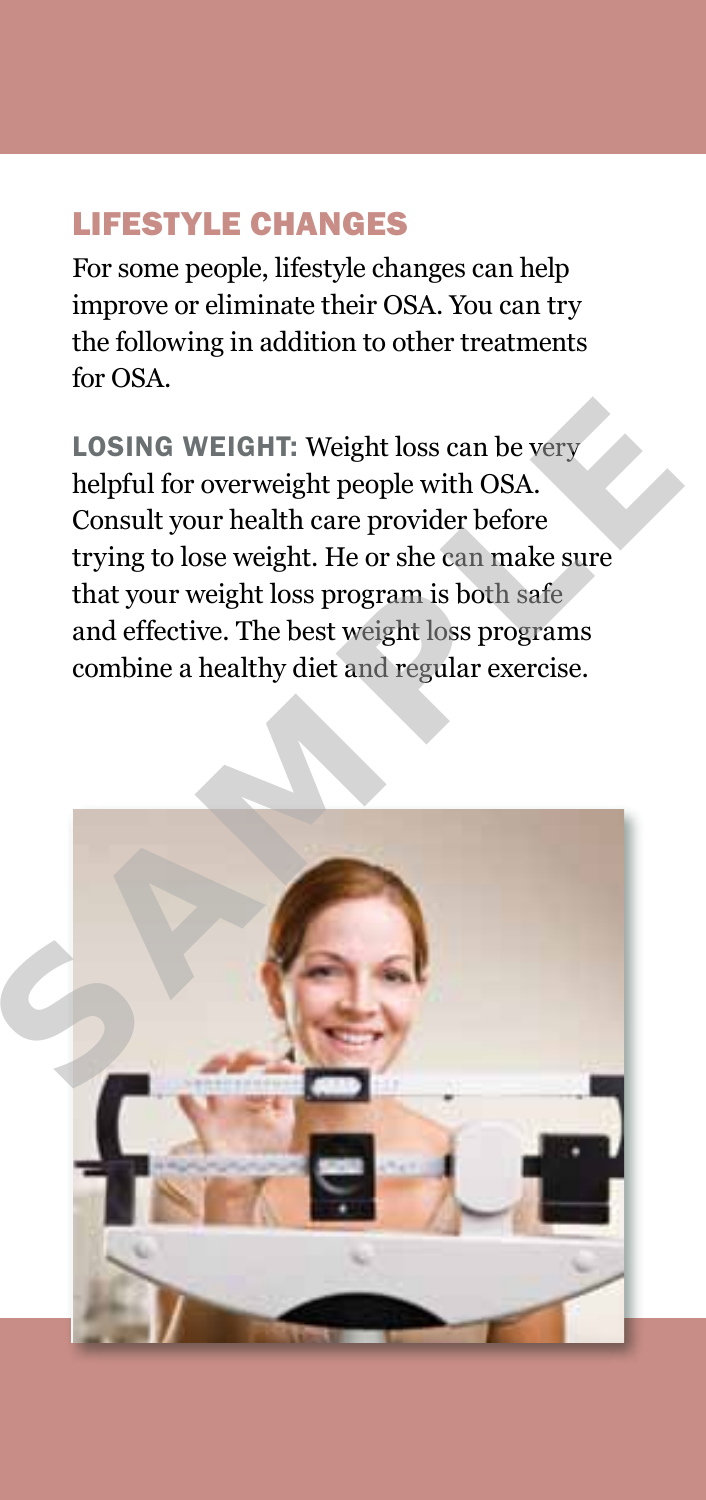Quitting smoking: Smoking irritates your mouth and throat and may make OSA worse. Talk with your health care provider to find a safe and effective way to quit smoking.

AVOIDING ALCOHOL AND SEDATIVES: Alcohol and sedatives can make OSA worse. Avoid drinking at night or drinking to excess. Talk to your health care provider about any sedatives (such as sleeping pills, anxiety, or pain medications) you are taking. Alcohol and sedatives can make OSA worse.<br>
Avoid drinking at night or drinking to excess.<br>
Talk to your health care provider about any<br>
sedatives (such as sleeping pills, anxiety, or<br>
pain medications) you are taking.<br>
SLE

Sleeping on your side or stomach: Sleeping on your back can make your OSA worse. Try changing your sleeping position to your side or stomach.

After you try changes to your lifestyle, see your health care provider to check if your OSA has improved.

*Studies show that a regular exercise program can help improve OSA.*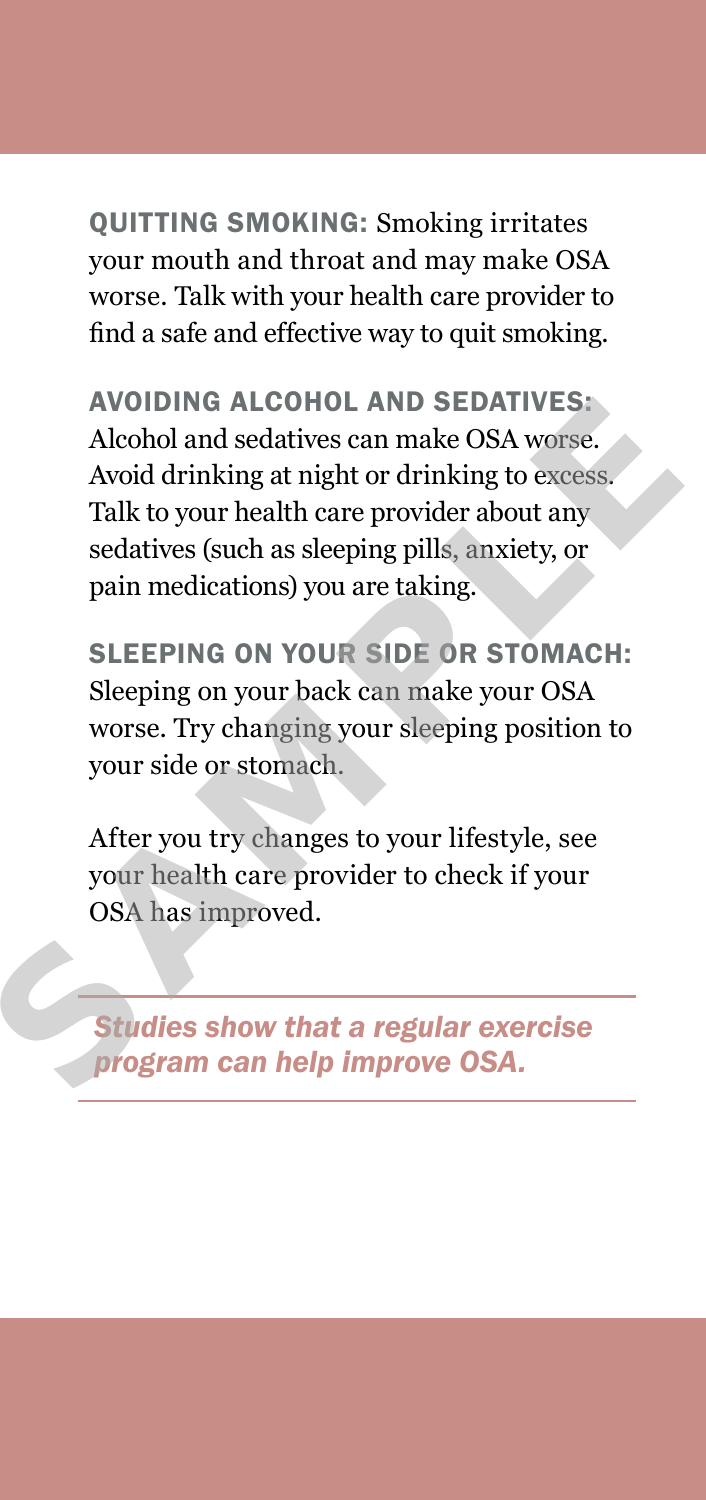#### Oral Appliances

Oral appliances are medical devices approved for the treatment of OSA. Oral appliances may work best in people with mild to moderate OSA.

Oral appliances fit over the teeth and are worn during sleep. They can be fixed or adjustable devices. Both types work by moving the jaw forward or preventing the jaw from falling back during sleep to ensure that air can get through. Fixed devices often have to be readjusted by your sleep dentist to make sure they are effective. Adjustable devices can be repositioned without having to be remade. during sleep. They can be fixed or adjustable<br>devices. Both types work by moving the jaw<br>forward or preventing the jaw from falling<br>back during sleep to ensure that air can get<br>through. Fixed devices often have to be<br>readj

Dentists who are experienced in the treatment of OSA make oral appliances. These devices are customized using a mold of your teeth to maximize fit and comfort. Don't use over-thecounter "boil and bite" mouth guards to treat your OSA. Evidence suggests that they do not work. Oral appliances may not work for you if you have preexisting jaw pain.

Talk with your health care provider if you would like to learn more about oral appliances.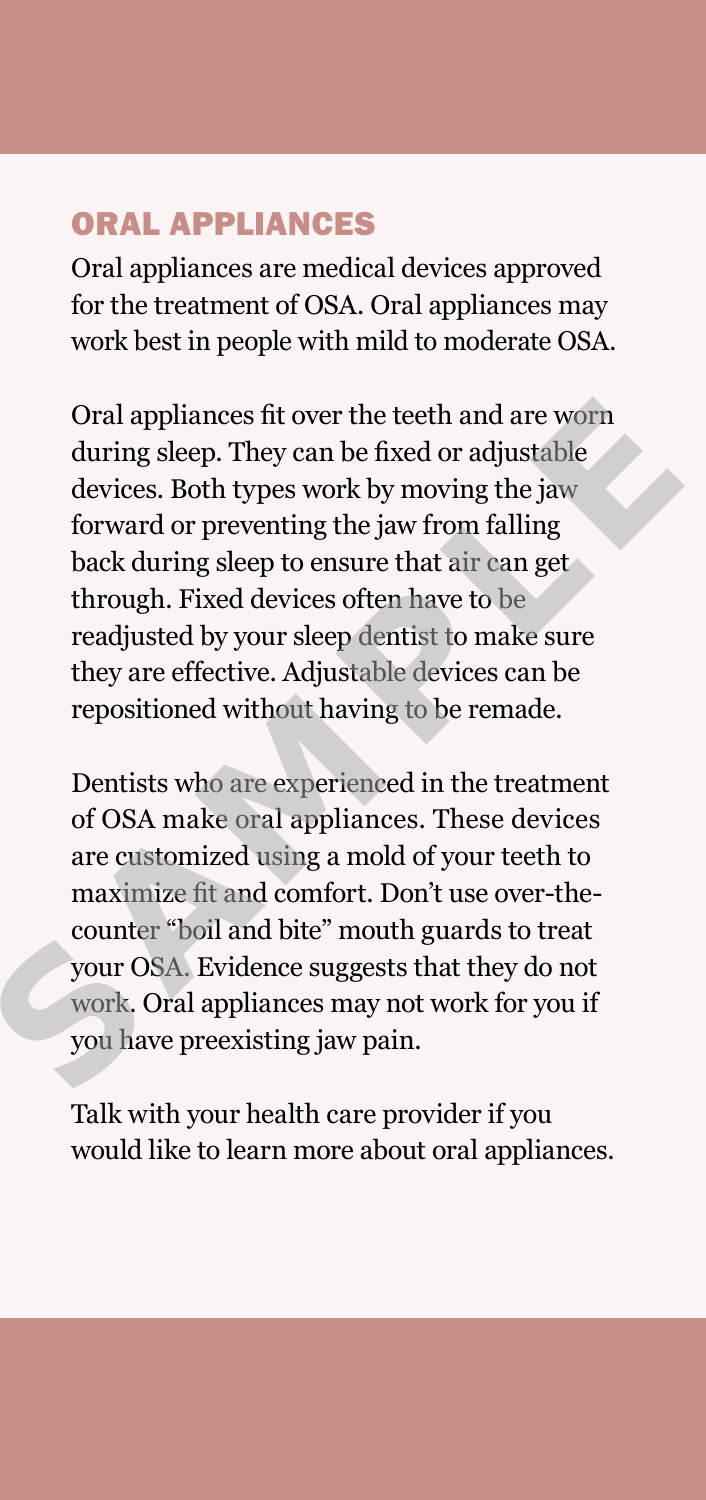#### Surgery

Surgery may be used to help treat OSA. The most common options reduce throat tissue.

Some overweight people with OSA get weight loss surgery. These surgeries limit the amount of food someone can eat.

#### *If you are considering surgery to treat your OSA, your health care provider should:*

- Let you know the success rate of the surgery
- Explain ALL the possible risks and side effects

The results of a surgery may not be permanent. You will need to follow up with a health care provider after the surgery. An operation can be an effective treatment for some people, but it is not the right choice for everyone. of tood someone can eat.<br>
If you are considering surgery to<br>
treat your OSA, your health care<br>
provider should:<br>
• Let you know the success rate<br>
of the surgery<br>
• Explain ALL the possible risks<br>
and side effects<br>
The resu

#### **Talk to your health care provider about which OSA treatment is right for you.**